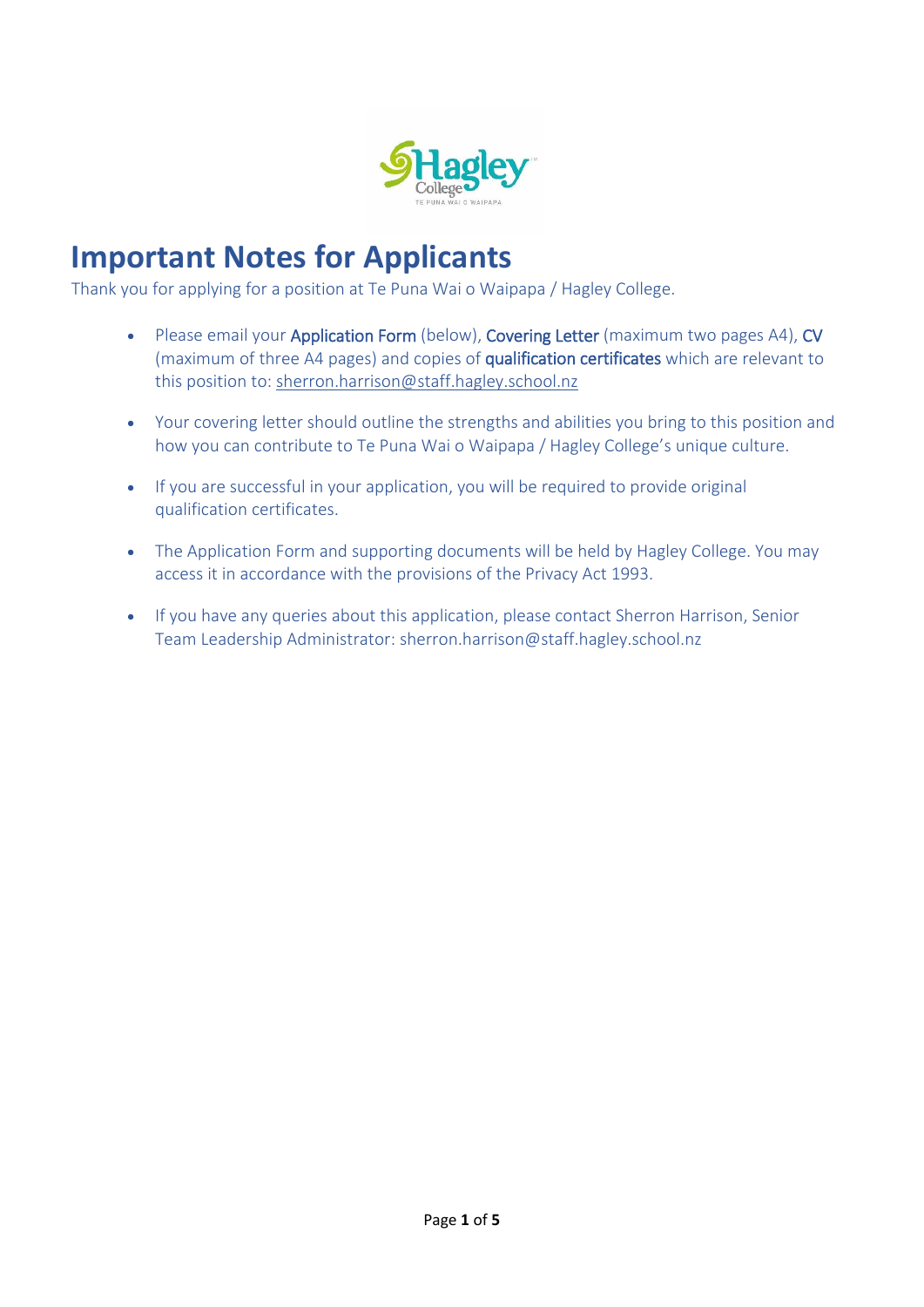

# **Application Form**

## **CONFIDENTIAL – to be completed personally by the applicant**

| <b>Full Name:</b>             |
|-------------------------------|
|                               |
| <b>Preferred Name:</b>        |
|                               |
| <b>Position applied for:</b>  |
|                               |
| Email:                        |
|                               |
| <b>Address:</b>               |
|                               |
| <b>Mobile:</b>                |
|                               |
| <b>MOE Number (if known):</b> |
|                               |

| Are you a New Zealand Citizen/resident?              | <b>YES</b> | <b>NO</b> |
|------------------------------------------------------|------------|-----------|
| Are you legally entitled to work in New Zealand? YES |            | <b>NO</b> |
| Are you a New Zealand Registered Teacher?            | <b>YES</b> | <b>NO</b> |

*If yes, please give your Teacher registration number and expiry date:* 

**FULL PROVISIONAL OTHER**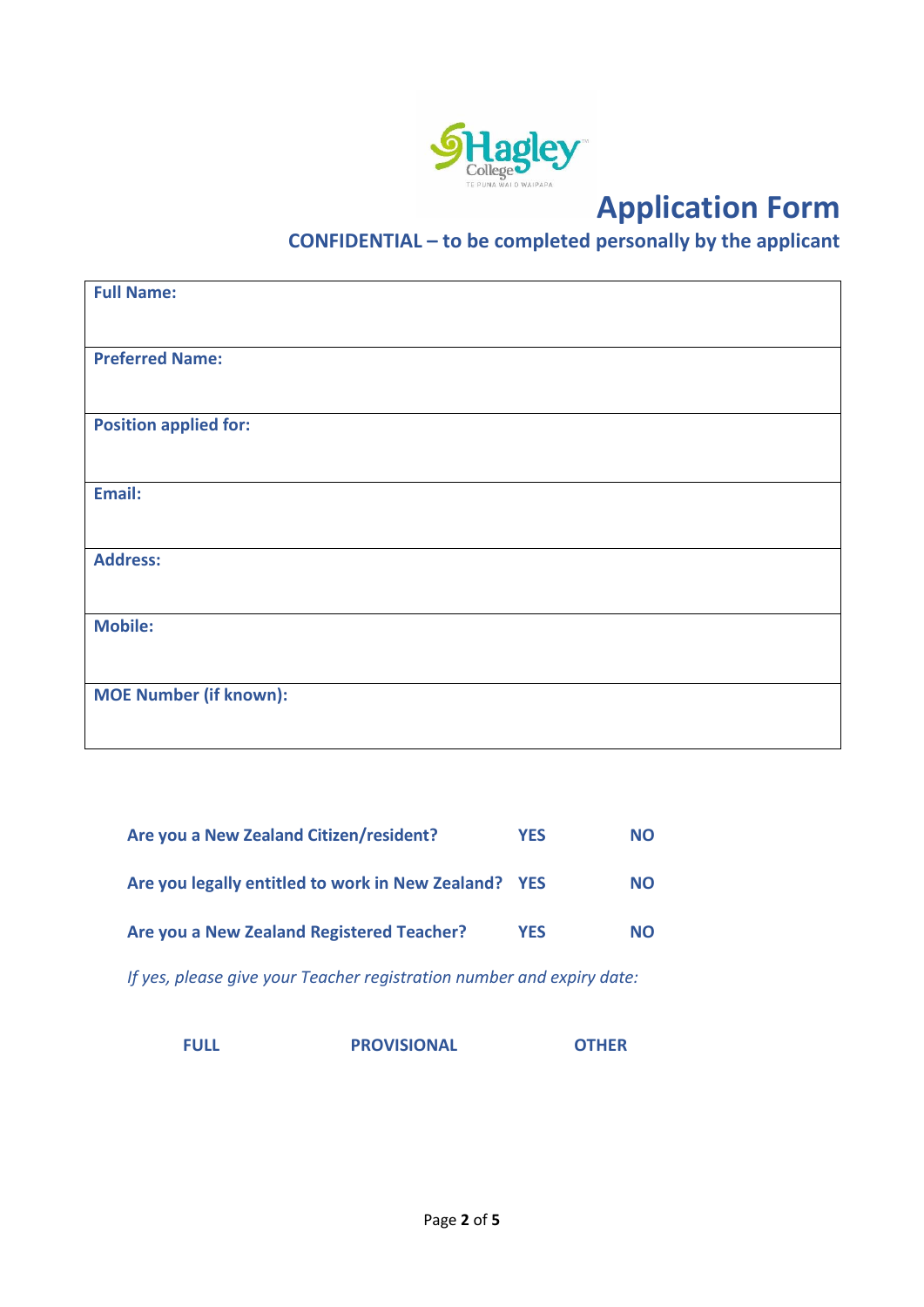### **REFEREE 1**

| <b>Name</b>             | <b>Email</b>      |
|-------------------------|-------------------|
|                         |                   |
| <b>Kura/Institution</b> | <b>Position</b>   |
|                         |                   |
|                         | <b>Mobile</b>     |
|                         |                   |
|                         | <b>Work phone</b> |
|                         |                   |

#### **REFEREE 2**

| <b>Name</b>             | <b>Email</b>      |
|-------------------------|-------------------|
| <b>Kura/Institution</b> | <b>Position</b>   |
|                         | <b>Mobile</b>     |
|                         | <b>Work phone</b> |

## **REFEREE 3**

| <b>Name</b>             | <b>Email</b>      |
|-------------------------|-------------------|
|                         |                   |
| <b>Kura/Institution</b> | <b>Position</b>   |
|                         |                   |
|                         | <b>Mobile</b>     |
|                         |                   |
|                         | <b>Work phone</b> |
|                         |                   |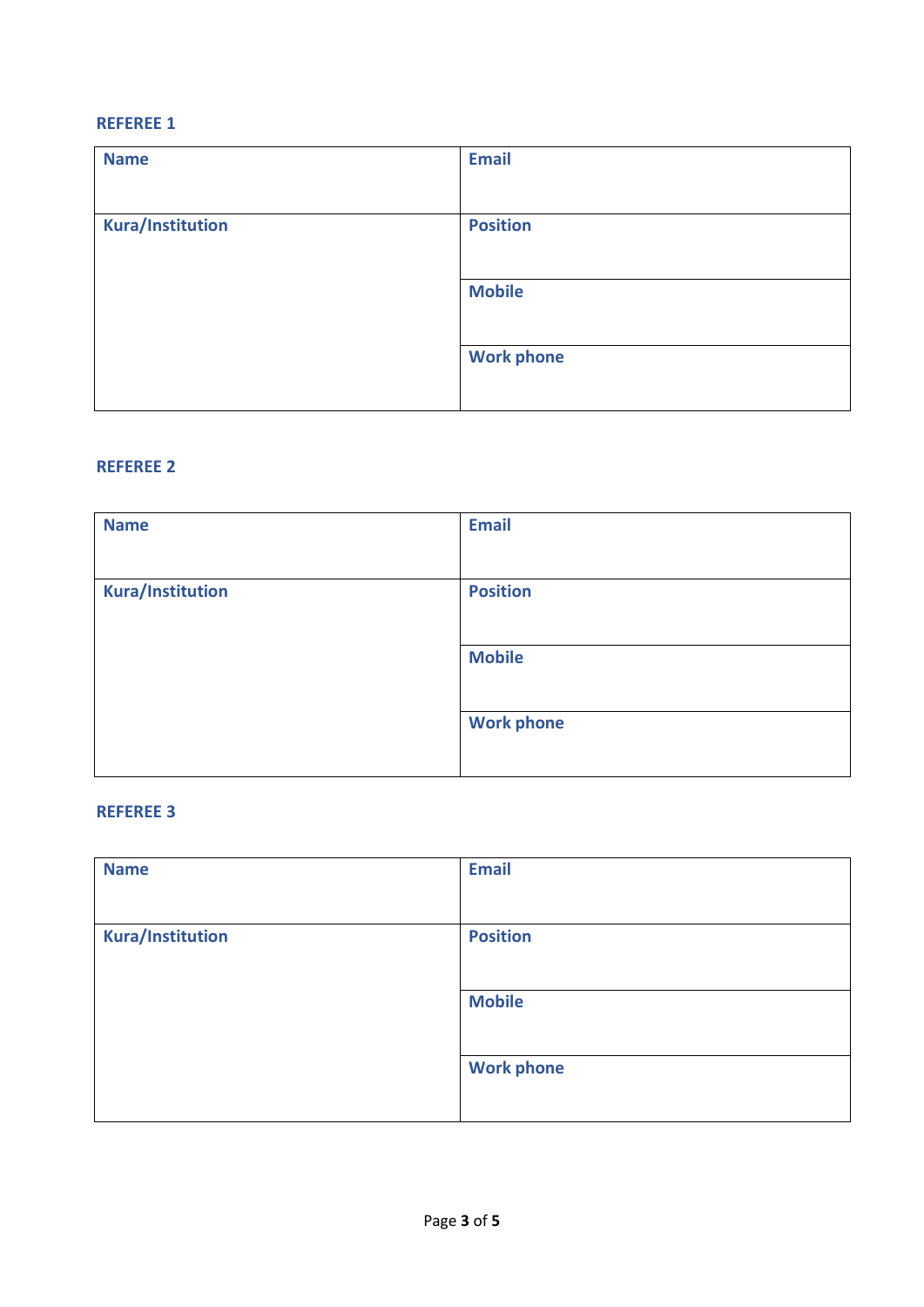## **DECLARATIONS**

**Do you have any injury or illness that may affect your ability to effectively carry out the duties and responsibilities outlined in the job description?** 

 **YES NO**  *If yes, please give details.* 

**Have you ever been convicted of any criminal offence (other than a minor traffic offence) or otherwise know of any reason you should not be employed to work in a school environment?** 

**YES NO**  *If yes, please give details.* 

**Have you ever received diversion or otherwise know of any reason you should not be employed to work in a school environment?** 

**YES NO**  *If yes, please give details.* 

**Do you have any charges pending?** 

**YES NO**  *If yes, please give details.*